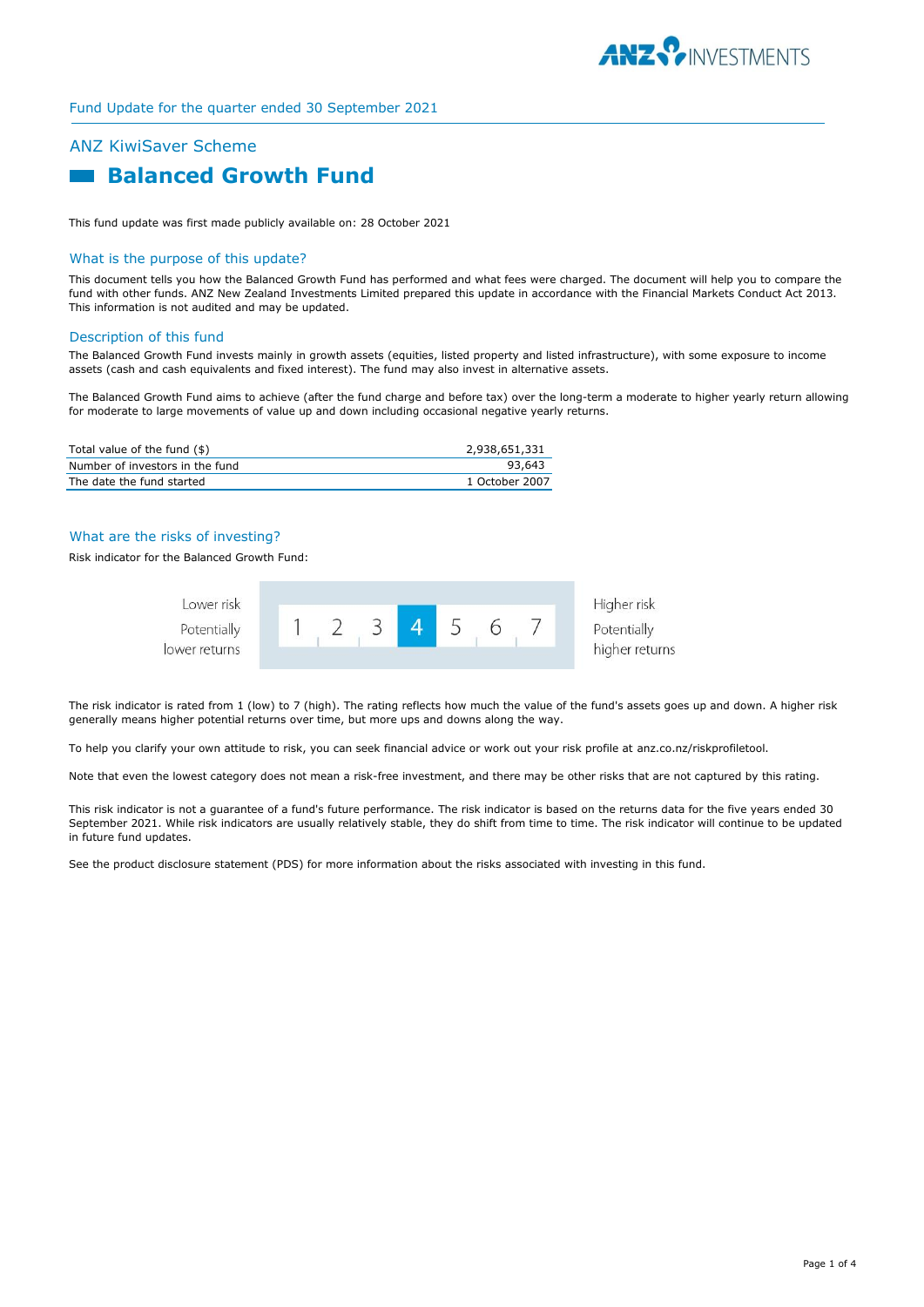# How has the fund performed?

|                                               | Average over past<br>five vears | Past vear |  |  |
|-----------------------------------------------|---------------------------------|-----------|--|--|
| Annual return                                 |                                 |           |  |  |
| (after deductions for charges and tax)        | $8.22\%$                        | 14.63%    |  |  |
| Annual return                                 |                                 |           |  |  |
| (after deductions for charges but before tax) | $9.27\%$                        | 16.09%    |  |  |
| Market index annual return                    |                                 |           |  |  |
| (reflects no deduction for charges and tax)   | $9.35\%$                        | 14.33%    |  |  |

The market index annual return is calculated using the target investment mix and the indices of each asset class.

Additional information about the market index is available in the statement of investment policy and objectives on the offer register at www.disclose-register.companiesoffice.govt.nz.



# **Annual return graph**

This shows the return after fund charges and tax for each of the last 10 years ending 31 March. The last bar shows the average annual return for the last 10 years, up to 30 September 2021.

**Important:** This does not tell you how the fund will perform in the future.

Returns in this update are after tax at the highest prescribed investor rate (PIR) of tax for an individual New Zealand resident. Your tax may be lower.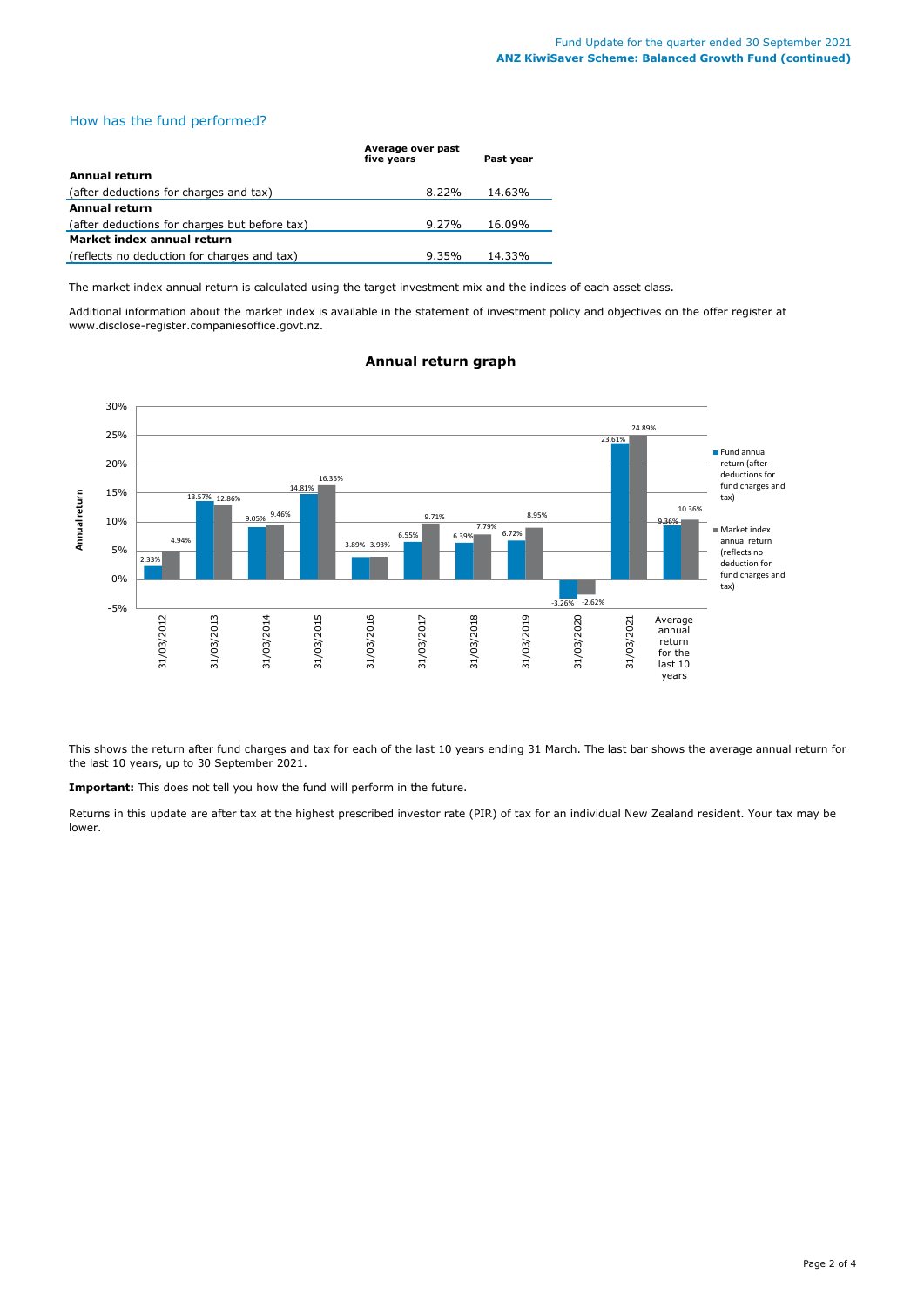#### What fees are investors charged?

Investors in the Balanced Growth Fund are charged fund charges. In the year to 31 March 2021 these were:

|                                             | % of net asset value          |
|---------------------------------------------|-------------------------------|
| Total fund charges <sup>1</sup>             | 1.00%                         |
| Which are made up of:                       |                               |
| Total management and administration charges | 1.00%                         |
| Including:                                  |                               |
| Manager's basic fee                         | 0.95%                         |
| Other management and administration charges | 0.05%                         |
| Total performance based fees                | $0.00\%$                      |
|                                             | Dollar amount per<br>investor |
| <b>Other charges</b>                        |                               |
| Membership fee <sup>2</sup>                 | \$18                          |

Investors are not currently charged individual action fees for specific actions or decisions (for example, for withdrawing from or switching funds). See the PDS for more information about Scheme fees.

Small differences in fees and charges can have a big impact on your investment over the long term.

### Example of how this applies to an investor

Sarah had \$10,000 in the fund at the start of the year and did not make any further contributions. At the end of the year, Sarah received a return after fund charges were deducted of \$1,463 (that is 14.63% of her inital \$10,000). Sarah also paid \$18 in other charges. This gives Sarah a total gain after tax of \$1,445 for the year.

#### What does the fund invest in?

# **Actual investment mix<sup>3</sup> Target investment mix<sup>3</sup>**

This shows the types of assets that the fund invests in. This shows the mix of assets that the fund generally intends to invest in.